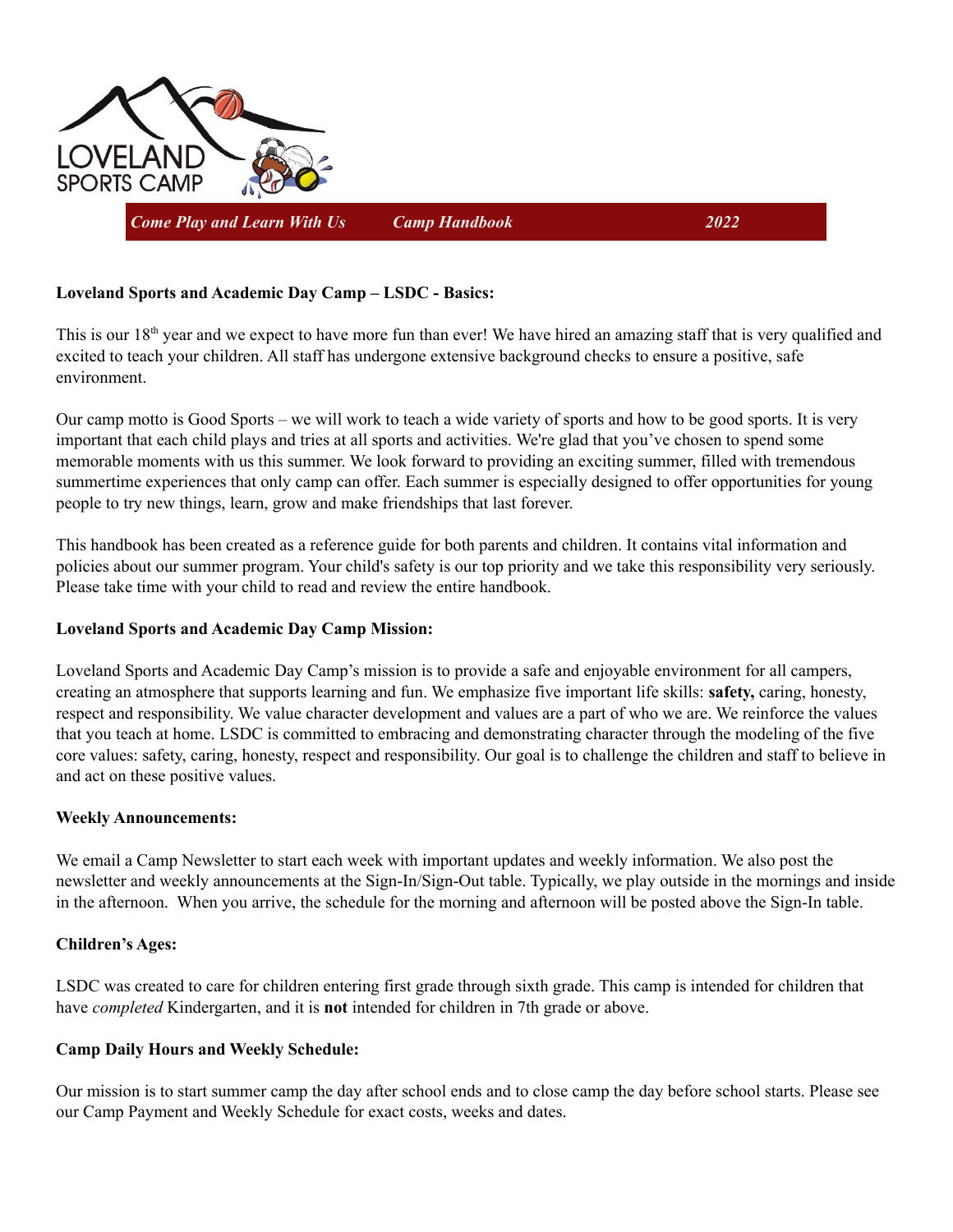LSDC is open Monday through Friday, with planned activities organized by age groups, between the hours of 8:30am and 4:30pm. Drop off from 8:00-8:30am is included without extended care. Pick up is at 4:30pm unless you are paying for *extended hours.*

Half days run from 8:30am-12:00pm or 12:30pm-4:30pm.

Before-care is available from 7:00–8:30am and after-care is available from 4:30–5:30pm *at an additional cost*.

You can select camp weeks of 3 days, or camp weeks of 5 days. Selecting a 3 day camp allows the child to attend one, two, or three days. Selecting a 5 day camp allows the child to attend four or five days.

**Please note:** No days or weeks are prorated even if a child misses one day. We also have a Two-Week Minimum: You may not have a child visit for one day. Please observe our two-week minimum policy.

## **Registration:**

Please use the Registration link on our website to register your camper. All required forms may be downloaded from our website. We must receive your camper's up-to-date immunizations *on the correct State of Colorado form*, along with all forms filled out completely, before your camper may start. *Please ensure all information is complete and accurate. Do not leave any of the fields/lines blank.*

Information you will need to complete your camper's registration (as required by the local licensing authority):

# \*Immunization Form (Must be on the required State of Colorado form).

\*Medical History, Allergies, and Important Medical Information We Should Know

\* Insurance, Hospital, Physician, Dentist and Emergency Contact Information

\*Authorized Pickup Contact Information

\*Payment Information for either your checking or savings ACH withdrawal or your Visa/MasterCard recurring payment

## **Payment:**

The non-refundable registration fee, the first two weeks payment amount due, and the non-refundable deposit for reserved future weeks must be paid, upon registration, before your camper may start. Payment for all other weeks (minus the \$10 deposit already paid) are automatically withdrawn, using either ACH withdrawal or Visa/MasterCard recurring payments, 2 weeks prior to the registered week of camp. There is a \$25 charge for non-sufficient or declined funds and you will have three days to provide alternate payment to ensure continued camp enrollment. The recurring financial information MUST be provided during enrollment unless you are paying your balance, in full, upon registration. Please see our Camp Payment and Weekly Schedule for exact costs, weeks, and payment withdrawal dates.

## **Transfers/Cancellations/Refunds:**

All transfers, cancellations, and refund requests must be submitted *IN WRITING* to <u>lovelandcamp@gmail.com</u>. Transfers or changes in camp weeks will be allowed if done *more than 2 weeks prior* to the start of that week's camp. Transfer and change requests are subject to deposit forfeiture. *No refunds will be given for cancellations made less than two weeks before the start of the camp week.*

LSDC reserves the right to remove a child from any program due to behavioral or other concerns. In the event that this may occur there will be *no refund* given. Every attempt will be made to work with children and their families through conferences and direct communication.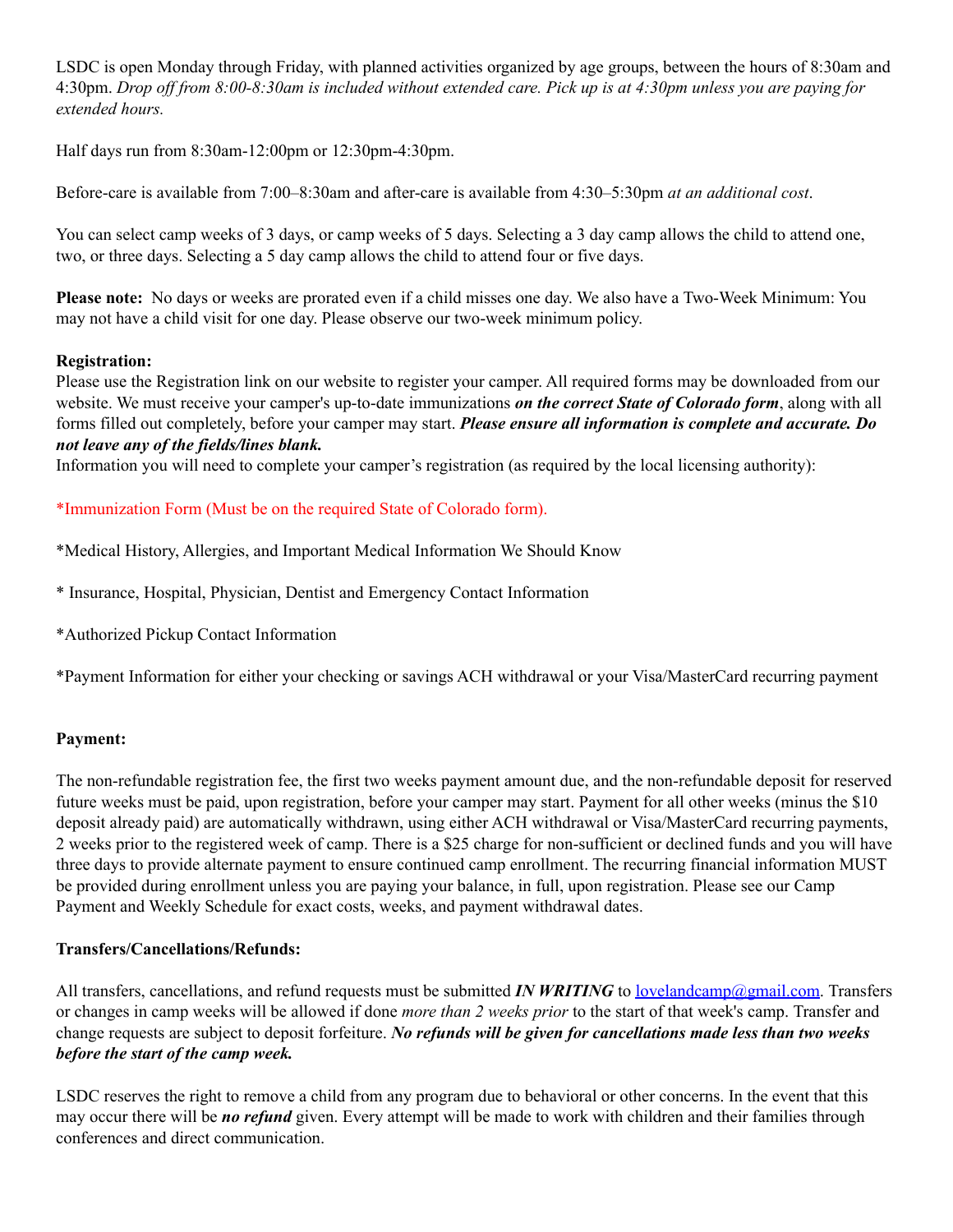#### **Immunizations:**

All immunizations must be current per the Colorado Department of Public Health and Environment. Please see the Immunization Parent Letter at the end of this handbook for all immunizations *required* for camp. Children must be healthy enough to participate in the program's daily routine. We do not have the facilities to care for sick children and therefore do not allow them to attend the program. For the safety and comfort of your child, please keep them home until they feel better and no longer present the danger of passing on their illness.

#### **Address & Telephone Numbers:**

Please inform LSDC in writing to [lovelandcamp@gmail.com](mailto:lovelandcamp@gmail.com) of all changes to address and phone numbers. If your emergency numbers change, it is important that we are notified immediately to ensure proper notification of parents in case of an emergency. Also, please notify LSDC if you are going out of town and if your child will still be attending camp at that time; this allows us to quickly contact others on your emergency contact list if necessary.

## **Location and Policy of Sign In and Sign Out**:

The camp is held at the Sarah Milner Elementary School. Our sign in/out table will be located in the front. When you come in the afternoon to pick-up your child please note that at 4:20 PM we will all be in the gym with our final regular camp activity.

This is a very essential part of the camp program. Parents or other authorized persons are responsible for signing their child(ren) in and out at the beginning and end of each day. Legal documentation of custodial rights may be required. This helps us to provide the safest environment possible as well as provide the opportunity for us to talk with you about your child's day. If there is any concern on your families part about custodial rights please make sure LSDC is aware of this.

• Children **may not** sign themselves in or out of LSDC. If a child is signed up for a Loveland Swim Club class, the Parent needs to complete a Swim Team Transfer to Camp Form.

• Only persons listed on the Permission to Pick-Up form will be allowed to sign children in or out, unless specified **in writing to** [lovelandcamp@gmail.com](mailto:lovelandcamp@gmail.com) prior to the child's release. Please let the person know who is picking up your child that we will ask for their driver's license for proof of identity. No child will be released to anyone who is not authorized. • Please help your child/children collect all belongings at the end of each day.

• Attendance throughout the day is monitored on a Daily Tracking Sheet.

## **Late Arrivals**:

We have a schedule of activities and locations posted on the sign in table in case you need to pick up your child early. It is easier for a child to start the day with their group so please be on time when possible. It is the parent/guardians responsibility when arriving late to make contact with the LSDC supervisor before leaving the child. The camp telephone number will be posted at the front table. If the camp director is out supervising camp activities, please call the camp number to speak directly to the camp director and they can meet you at the front table to take your child to their activity.

#### **Early Departures**:

We have a schedule of activities and locations posted on the sign in table in case you need to pick up your child early; you will be able to find our location. Parents picking up children earlier than 4:30pm must sign out their child and communicate with their counselor and director at the time of release. Please inform staff of early pick up in advance whenever possible by calling the posted camp phone number and remember to collect all of your child's belongings.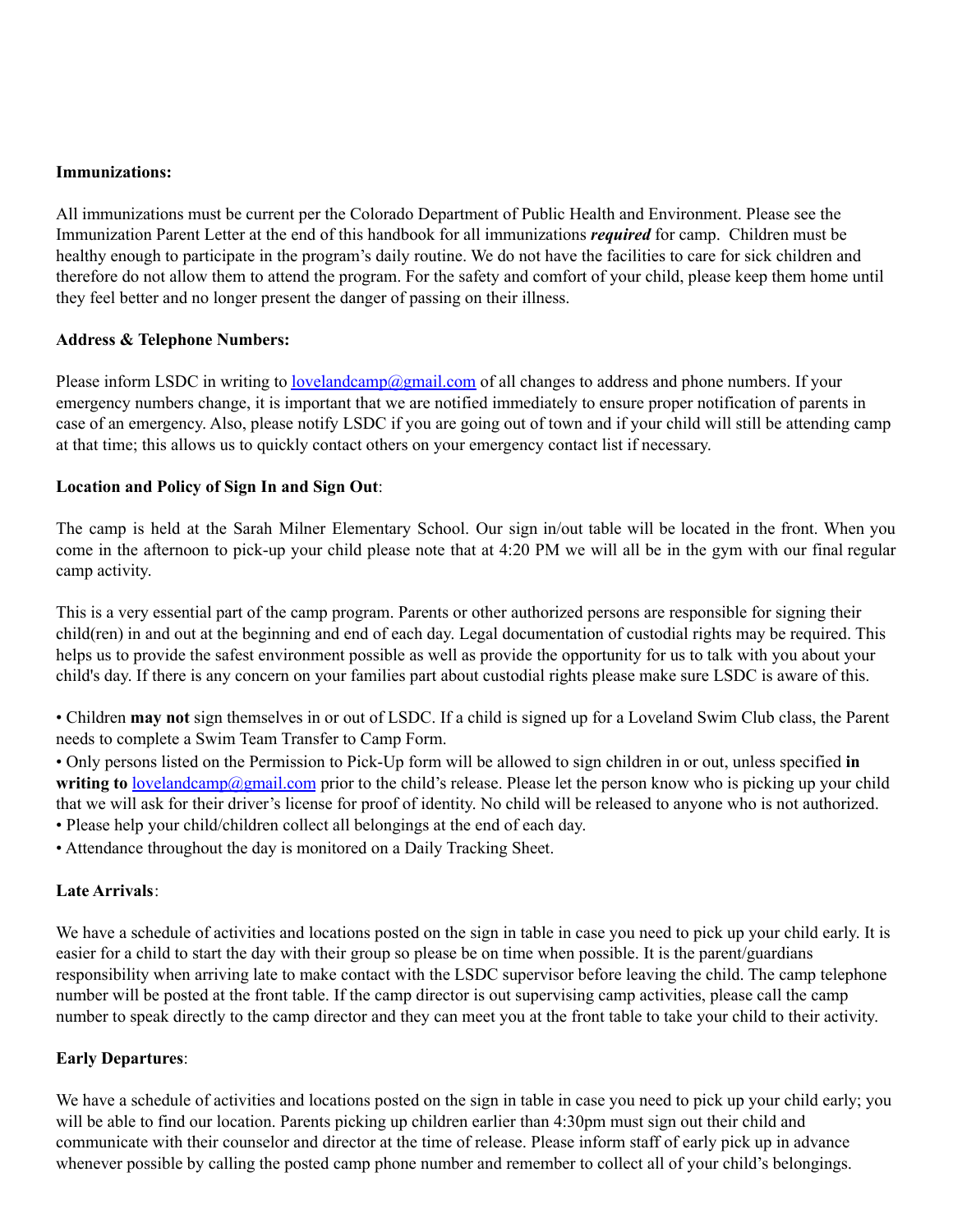## **Extended Care Late Pick-Up Fees:**

We close promptly at 5:30pm. For all children not picked up by the end of the program, regular or extended hours, the following late policy will be in effect:

First 5 minutes: Grace Period

Each 5 minutes thereafter: \$5.00 per child

The late fee is in place to compensate staff members for their time. If you know you will be late, please attempt to make alternate pick-up arrangements.

LSDC should be notified if you foresee late arrival, as it is often stressful for a child when parents are late. \*In the event that a parent/guardian cannot be contacted and is more than 30 minutes late, staff will begin to call all emergency contact numbers until someone can pick up the child. If we have not heard from the parent/guardian and emergency contacts cannot be reached after 2 hours, staff will then call Social Services.

#### **Communication:**

At LSDC Sign In/Out Desk you will find a sheet in which you can leave messages for the Camp Director or Supervisor. Please write all messages down including, known absences, vacations, the need to conference, etc. You can contact the Camp Director on duty directly by calling the posted camp telephone number if they are out supervising the program. You may also direct questions or concerns to the Camp e-mail at [Lovelandsportscamp@gmail.com](mailto:Lovelandsportscamp@gmail.com).

**Typical Day:** Rotations are adjusted weekly based on facility use and number of campers. A typical day is as follows:

## **Example:**

7:00-8:30 am - Extended Care (at an additional cost)

8:30-8:45 am All in Gym -Prep for Day - Camp Challenge! 8:50-9:20 am Tumble 9:25-9:55 am Tennis 9:55-10:10 am Snack 10:15-10:45 am Field game 10:50-11:20 am Soccer 11:25-11:55 am Classroom/Reading 12:00-12:30 pm Lunch 1:00-1:30 pm Swim 1:30-1:45 pm Prep/Break 1:45-2:10 pm Classroom/Math 2:15-2:40 pm Volleyball 2:45-3:00 pm Break 3:00-3:25 pm Tumble 3:30-3:55 pm Art 4:00-4:25 pm Basketball 4:30 pm Everyone back to the Gym to finish the day!

4:30-5:30 pm - Extended Care (at an additional cost)

## **Parent Visits:**

Parents are welcome to visit their child during lunch hours and at other times throughout the day. If parents are taking their child away from our facility, they *must* sign the child out before leaving the center, and *must* sign them back into camp upon their return. To ensure the safety of all campers, visitors/parents are also required to sign-in and out on the Visitor Log.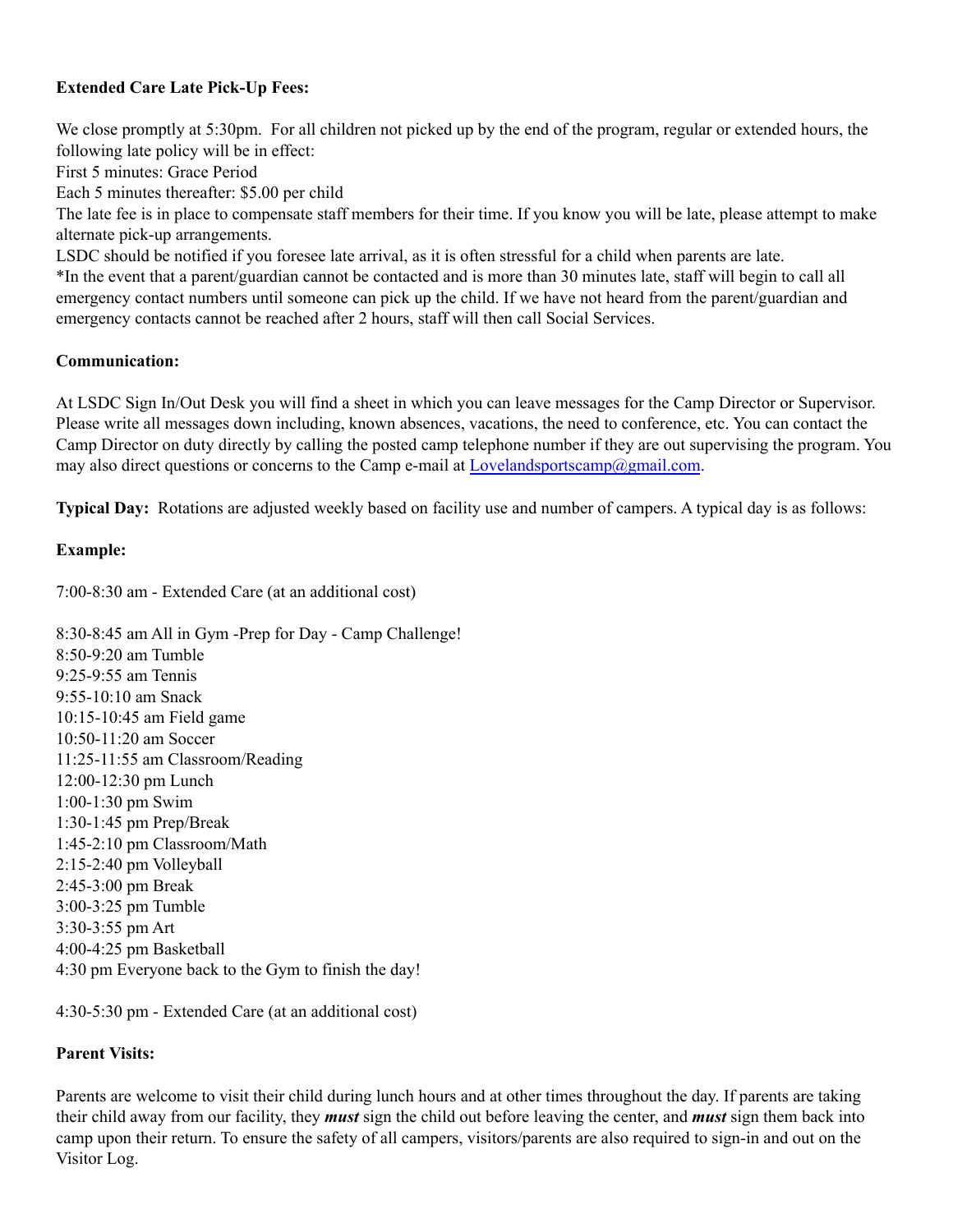#### **What to Bring Every Day:**

Please bring a sack lunch if your child is staying with us all day (except on Fridays if they want pizza). Half day campers will not eat lunch at camp. Also bring a clearly labeled items and a backpack with the following: \*Sunscreen \*Swim suit & towel \*Plastic bag for wet clothes \*Water bottle \*Athletic shoes \*Snacks \*Visor or hat

**Lunch:** The health department requires any items that need to be refrigerated to be placed in our refrigerator. These are items like yogurt or string cheese – if you bring this type of item please write your child's name on it and place it in the bins at the sign-in table (we will transfer to the refrigerator). All campers should bring a non-perishable lunch and a beverage to camp daily unless otherwise notified. Please pack a healthy, low sugar and balanced meal, no soda please! Do not send food or drinks in glass containers. Lunches will not be refrigerated; therefore, we ask that you send lunches that do not contain mayonnaise or other food items that will spoil if not kept cold.

**Snacks:** We will take snack breaks throughout the day we would like to suggest a healthy snack in order to give energy and nutrition. It is one of the goals of Loveland Sports and Academic Day Camp to promote a healthy lifestyle. Some suggestions of snacks include: granola bar, trail mix, fruit, raisins, fruit snacks, crackers, etc. Water is an important part of all breaks – we encourage water all day long. We have 2 snack periods daily. Please send extra food for these times as well as a water bottle.

\*Campers are NOT permitted to use the soda or vending machines. All food and drinks should come from home.

#### **DO NOT BRING PERSONAL BELONGINGS:**

Please do not allow your child(ren) to bring personal belongings to camp. LSDC cannot be responsible for the loss or damage of toys, games, clothes or other personal belongings. This includes any electronic games / devices (including, but not limited to: Cell Phones, Gameboys, PSPs, iPods, CD Players, etc., etc.) Money, Trading Cards, Spinners, Guns, knives or weapons of any sort - fake or real, Valuable items.

## **What to Wear:**

Please remember to dress your child appropriately for camp. Our camps use discovery and play as a major part of our camp program, thus we encourage you to dress your child in clothing that you do not mind getting dirty or stained with art materials in the course of your child engaging in a fun activity. Here are some other reminders of clothes for camp: \*T-Shirt with Sleeves \*Shorts (No skirts, girls!) \*Socks \*Tennis/Athletic Shoes Please NO sandals or flip flops, halter or tube tops, NO short shorts, etc! LABEL EVERYTHING!

#### **Sunscreen, Bug Spray, and Clean Hands**:

Please apply sunscreen before you come to camp. *It is your responsibility to apply sunscreen to your child daily before arriving at day camp*. Your first "coating" will be best and we will reapply after swimming in the afternoon if we are going outside. We will spray legs and arms with mosquito repellent each morning when we start to see mosquitoes. We have hand cleanser available at the front desk and encourage use before snacks and lunch. The health department requires hand washing prior to meals.

#### **Special Activities:**

LSDC will plan special theme weeks with fun activities on site each week. Upon occasion, Camp Staff will take a walking field trip. Advanced notice will be given, and parents will be required to fill out a permission slip with detailed safety information and precautions taken by staff will be outlined. Staff to camper ratio will be increased and emergency procedures during the field trip will be outlined. Camp staff has been through CPR, Medical Administration and First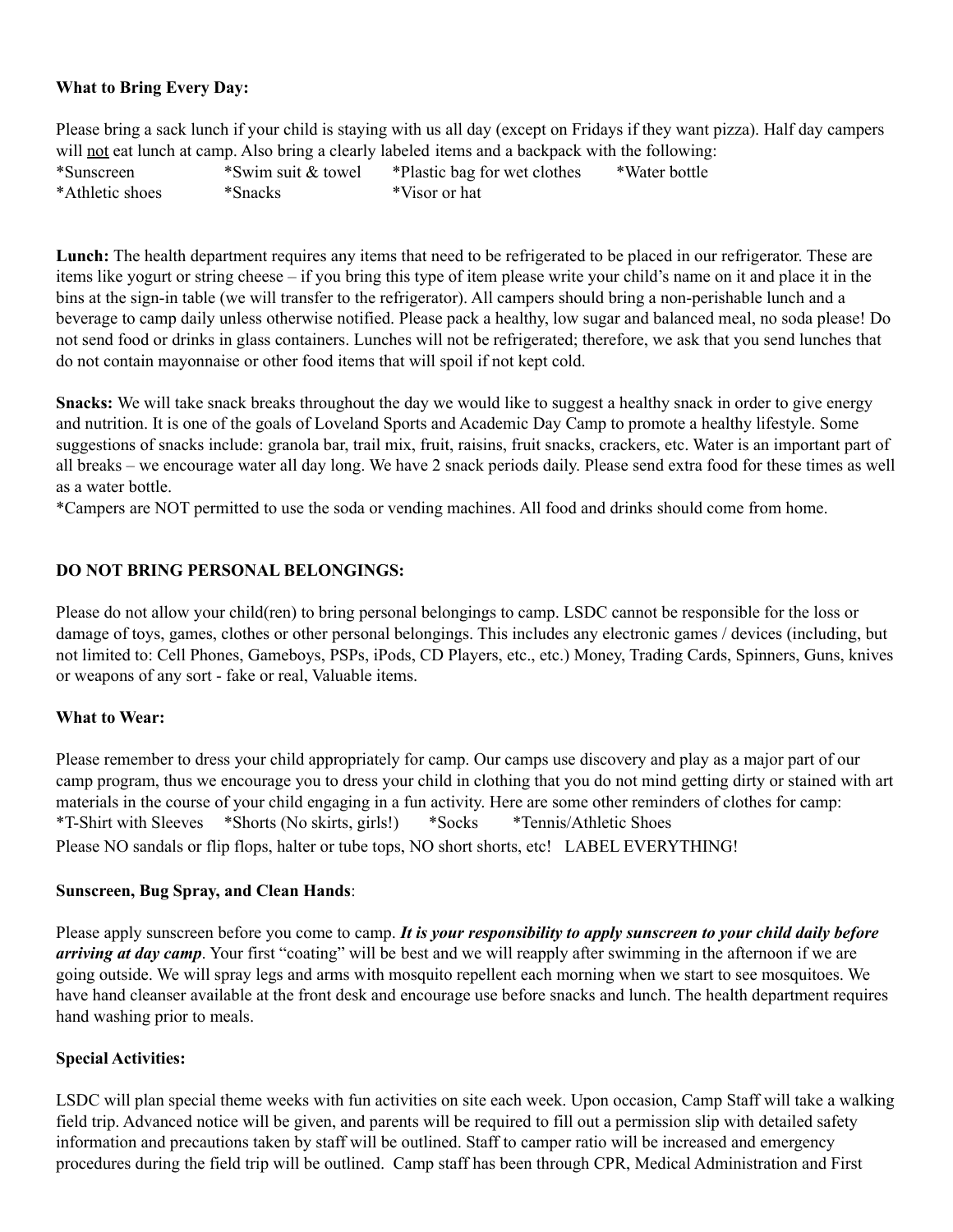Aid. Staff is required to carry a first aid kit, cell phone for emergency purposes and any authorized campers' medications at all times. We will follow our lost child policy outlined in this manual. At no time will LSDC take any field trip that require transportation and at no time will campers be transported in a vehicle at camp.

Upon occasion, campers may have the opportunity to watch a video or television show that relates to the theme of the week. You will be required to sign the permission form indicating if your child is given permission to watch videos/television show rated "G" or "PG" on the registration information for camp. We will post the video to be viewed on the front desk for your information prior to viewing that week.

## **Lost and Found:**

A lost and found is kept at the entrance to camp. Items are kept for approximately two weeks before being disposed of.

#### **Allergies:**

There has been an increase in children with severe allergies to peanut products and other things in our camps. We try our best to accommodate these campers without inconveniencing other campers. If you're aware that your child is severely allergic to something, it is your responsibility to notify the LSDC in advance so we may take proper precautions.

#### **Medication:**

LSDC Camp Supervisors have completed formal Medical Administration training and are authorized to administer medication to a child *ONLY WHEN THE FOLLOWING CONDITIONS ARE MET*:

• All medications must be in their original container with doctor's instructions on the label, or with hand written instructions and signature from the doctor for any medications including over the counter medication (includes Tylenol, cold medication, etc.).

• Parents must give a written authorization.

• All medications will be kept in a locked box and out of reach from all children. Staff will record all administration of medicines in the Medical Log Book. Only bring the amount of medication that is needed for the current week of camp.

• Please be sure that your child does not keep any medication in their back packs for them to take on their own at camp.

#### **Illness:**

We request that parents keep their child home when he or she shows any signs of an illness. Children displaying obvious signs of illness or with a temperature in excess of 100 degrees will not be permitted to remain in our care and parents will be asked to pick up their child immediately. Ill children will be isolated from the others in the program until they are picked up by a parent. Remember, it's no fun being ill at camp.

Per local mandate, masks will not be required this year unless preferred.

## **Character, Good Sports, Social and Emotional support:**

LSDC endeavors daily to teach good sportsmanship and our five core values: safety, caring, honesty, respect and responsibility. We strive to provide individualized social and emotional intervention supports for children who need them and work to implement strategies for supporting positive behavior, pro-social peer interaction, and overall social and emotional competence in our campers.

## **ADA accommodations**:

LSDC is in compliance with the Americans with Disabilities Act requirements for camps. We will work with parents in order to make any reasonable accommodations for their child to participate in our program safely and will make reasonable modification to enable campers with disabilities to participate fully in all camp programs and activities.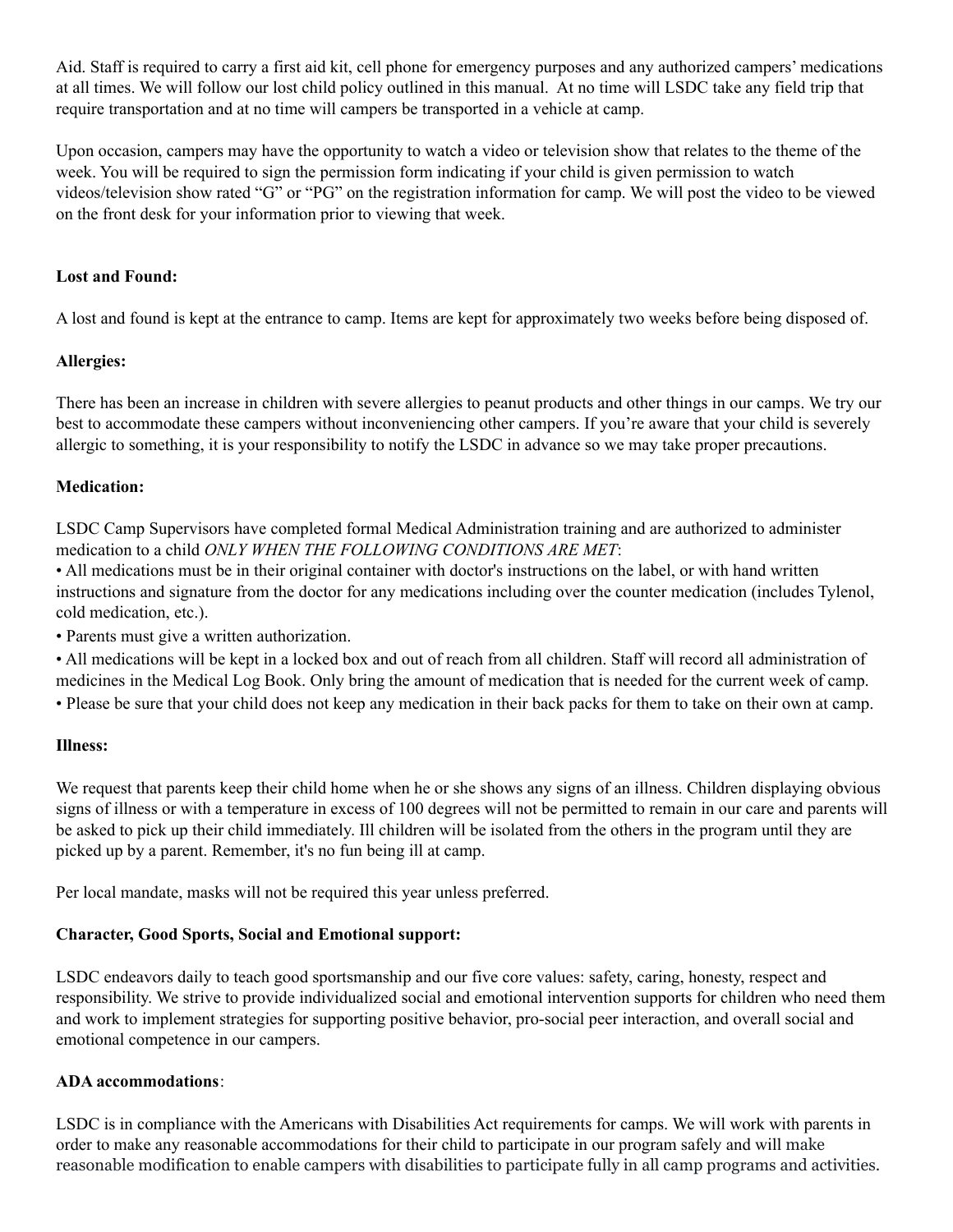## **Code of Conduct:**

Our Code of Conduct states that LSDC is committed to providing a safe and welcoming environment for all of our children and staff. To ensure safety and comfort for all, we ask individuals to act appropriately while they are in our facility or participating in the LSDC program. We expect persons using the LSDC to behave in a mature and responsible way and to respect the rights and dignity of others.

Our code of conduct does not permit language or action that can hurt or frighten another person or that falls below a generally accepted standard of conduct. Specifically this includes:

\*Angry or vulgar language including swearing, name calling, and shouting;

\*Physical contact with another person in an angry or threatening way;

\*Any demonstration of sexual activity or sexual contact with another person;

\*Harassment or intimidation with words, gestures, body language or other menacing behavior;

\*Behavior which intends to or results in the theft or destruction of property;

\*Carrying or concealing any weapons or devices that may be used as weapons.

Staff are trained and expected to respond to any reported violation of our code of conduct. Please do not hesitate to notify a staff person if you need assistance. We want to help! LSDC Directors will investigate all reported incidents. Dismissal from a program or termination of LSDC privileges may result from any violation of the code of conduct. *No refunds will be given.*

#### **Discipline Policy:**

If your child needs to be disciplined, acceptable measures may include; stern verbal warnings, time-out from activity, removal from activity and placed with staff away from group, suspension from camp, removal from camp. Unacceptable measures may include verbally degrading the camper, physical punishment, isolation without proper supervision. In order to promote your child's physical, intellectual, emotional, social wellbeing and growth, staff shall interact with the child and one another to provide needed help, comfort, and support and:

\*Respect personal privacy

\*Respect differences in cultural, ethnic, and family backgrounds

\*Encourage decision making abilities

\*Promote ways of getting along

\*Encourage teamwork

\*Use consistency in applying expectations

Behavioral guidance will be constructive in nature, age and stage appropriate, and will be intended to redirect children to appropriate behavior and resolve conflicts. Parents will be notified when persistent behavioral problems are identified and will include any disciplinary steps taken in response.

## **Expectations:**

Good behavior will be encouraged in a positive manner. The staff will work cooperatively with parents, keeping them informed of behavior problems and methods used to teach and guide them toward socially acceptable behavior. Behavior problems that cannot be resolved cooperatively will result in your child's dismissal from LSDC without refund. Certain abusive behaviors will result in immediate dismissal*. If your child has been receiving assistance in behavior management* during the school year, it is imperative that this information be shared with the camp staff. This will enable us to work more effectively and productively with your child.

\*We are mandatory reporters of child abuse and we are required to report to Social Services if we suspect any child abuse. If you suspect child abuse, call the statewide abuse hotline at 1-844 CO4-KIDS.

## **Discipline Guidelines:**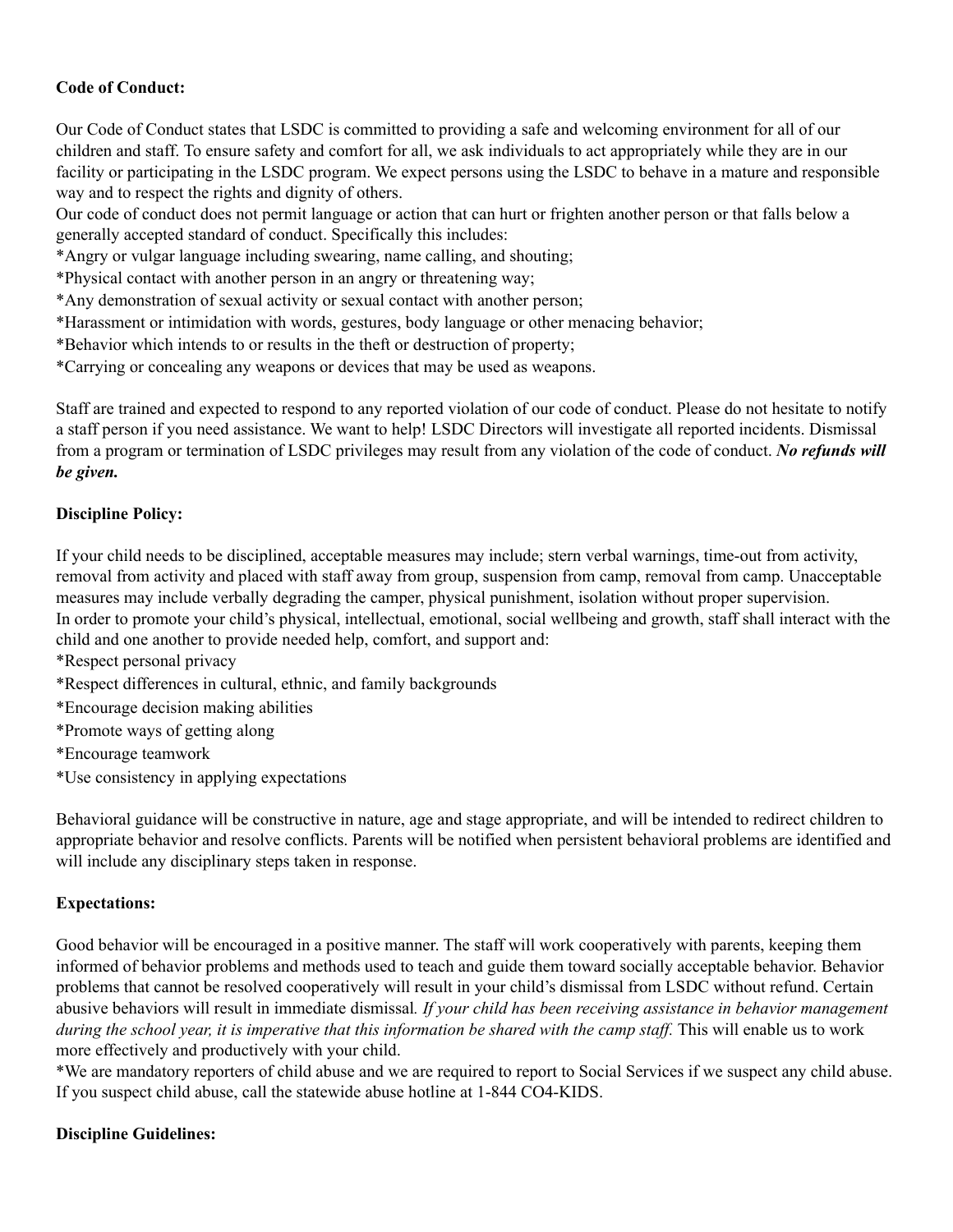Discipline will be constructive or educational in nature. We will make every effort to give **positive reinforcement** for good behavior and encourage children to learn acceptable behavior. The following steps will be taken if a child needs to be disciplined:

# **Verbal Warning:**

1. Proximity or Verbal Warning: Leaders will place themselves in close proximity to child in order to observe (and document if necessary) behavior, and to verbally give the child appropriate direction.

2. Child may be removed from their immediate group in order to discuss the situation with a camp leader.

3. Child may be asked to sit aside from the group for a short time, but will be allowed to return to activities as soon as possible depending on the extent of the behavior or further actions needed.

# **Written Contract:**

1. Child will be asked to fill out a "Stop & Think" form. This form helps the child understand how their behavior was disruptive to others and how they might change their behavior in the future to correct the problem. Parents will find a note on their sign-in/sign out sheet to see a supervisor for this form.

2. If behavior continues, another "Stop & Think" form will be completed. Parent/guardian will be called and a meeting with staff, camper, and parent/guardian may be scheduled. We ask for your support at home with behavior issues that occur at camp.

3. On the third infraction for the same behavior, the child may be required to miss a day of camp. The parent is responsible for the supervision of their child during that originally scheduled camp time/field trip, and discounts/refunds will not be given for this time away from camp.

4. If another incident occurs after the previous discipline measures have been followed, a meeting will be held with parents to evaluate how the child can be successful in the program and to clarify the Code of Conduct expected of all participants. A discussion of suspension from camp may also take place.

**\***LSDC has access to an early childhood mental health consultant and we will proactively contact our consultant as needed for guidance in meeting the needs of our campers.

## **Suspension/Dismissal:**

In the event of severe infraction or when previous disciplinary action has not been successful, a child may be suspended for a short duration or dismissed from the camp for the remainder of the summer without refund.

# **Severe Behavior Problems:**

When a child's behavior jeopardizes the safety and well-being of the children, the staff, or the continuation of the program, it may become necessary to remove the child from the program. Dismissal, without refund, will be used as a last resort.

# **If you have any questions regarding the discipline policy and procedures, please contact the Camp Director.**

## **Emergencies:**

For a serious medical emergency, we will contact 911 immediately, then every effort will be made to reach the parents. If parents cannot be reached, we will try emergency phone numbers that parents have listed on the emergency form. In a lesser emergency situation, we will attempt to contact parents, then emergency contacts first. Emergency medical treatment (by professionals) will be given when all efforts to reach parents or guardian have failed. Children will be transported by emergency ambulance personnel to the closest medical facility.

# **Injury Policy:**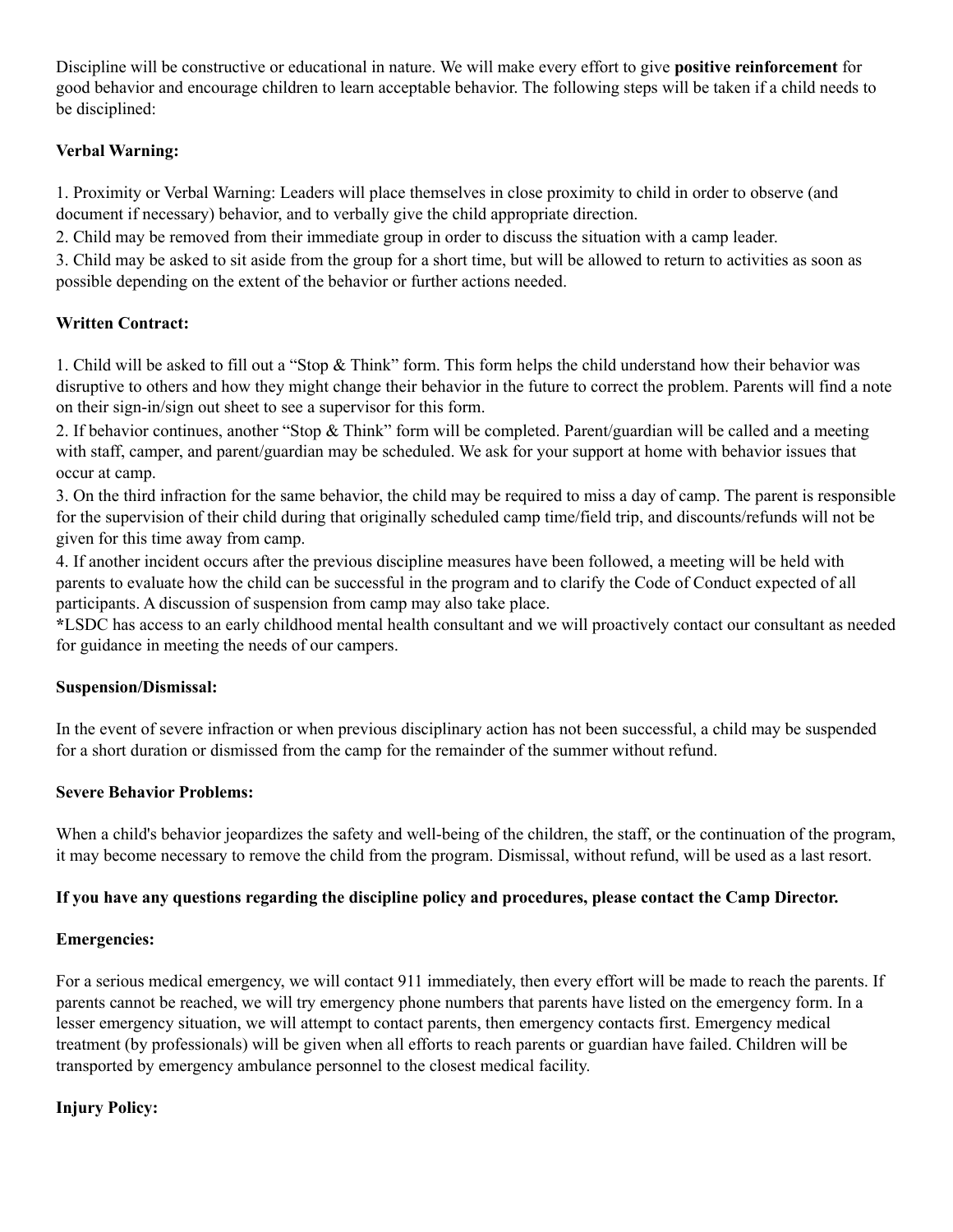For any child hurt or complaining of persistent or unusual pain *treat every injury as serious until it can be determined that EMS doesn't need to be called immediately.*

The following procedures will be followed by camp personnel:

1. Ask where it hurts; have child apply pressure and tell the leader where and how it hurts.

2. Do range of motion test(s) if it doesn't result in too much discomfort. Ask child to go through range of motion; do not physically assist the child.

3. (a) If child is unable to move affected area or is in severe pain, notify the Supervisor to call parent or guardian immediately or (b) if child has mobility of affected area, apply ice and recheck in 15-30 minutes.

4. If child is still hurting in 15-30 minutes, call parents and involve them in the decision process. Give the options of: a) They can pick up the child themselves and decide whether medical attention is needed.

b) We can call EMS services and have them take a look at the injury. The parent will be responsible for all costs involved with the EMS services.

c) If you feel there are other available options, discuss them with the parent.

5. In a medical emergency, camper will never be transported by staff.

6. An Accident/Injury Report Form will be completed and given to the Director.

7. If a child has any injury during the day that does not involve a parent's immediate attention, staff will still inform parents at the end of the day of the incident. The incident will be documented.

**Please Note:** Camp staff has been through CPR, Medical Administration and First Aid. Staff is required to carry a first aid kit, cell phone for emergency purposes and any authorized campers' medications at all times.

# **Fire, Natural Disaster, Emergency Drills and Evacuations:**

**Emergency and Disaster Preparedness:** The LSDC will follow the same plan for Evacuation, Shelter in Place, Lockdown, and Active Shooter on Premises Plans as created by the Thompson R2J School District. We will also follow the plan for reuniting families after an emergency or disaster as outlined in the Thompson Valley High School site plan and all staff members will be trained in emergencies and disaster preparedness. See details posted on site and on our website. If internet is not available at the time of an emergency, we will contact parents by phone, and give their campers location once they are safe.

To ensure the safety of the children within our program we respond to all emergency situations, to include, but not limited to, lost children, tornadoes and fires. If a child is lost, staff will immediately notify the Director. The parents will be notified and appropriate law enforcement will be called.

Staff is trained to be aware of and count children at all times. During transition times (moving between buildings, playground, bus) staff will maintain ratio and count the children. Staff will count the children before they leave and after they arrive at the new location checking attendance sheets as necessary.

Each Center practices safety/emergency drills on a routine schedule. Lockdown, Secure the Perimeter, Shelter in Place, and Evacuation drills are planned and practiced with children. Each classroom has an evacuation plan posted. Please refer to the Thompson School District's Standard Response Protocol for more detailed information regarding other emergency situations.

Evacuation, in case of fire or other disaster, will take place immediately. Each leader will take his/her children outside, at least 100 feet from the building. Attendance will then be taken immediately by each leader. The camp does two fire drills every summer to practice fire safety and procedures to the campers and all fire drills will be consistent with local fire department procedures as well as the facility plan developed for Thompson Valley High School. See details posted on site and on our website.

# **Missing Child Procedures:**

In the event that a child should ever come up missing from day camp, the following steps will be taken:

1) The children will be gathered and attendance will be taken to determine who might be missing.

2) If it is determined that a child is unaccounted for, one leader will be assigned to supervise the group, the other staff members will search for the child in areas not easily seen at quick glance (such as bathrooms, locker rooms, playground